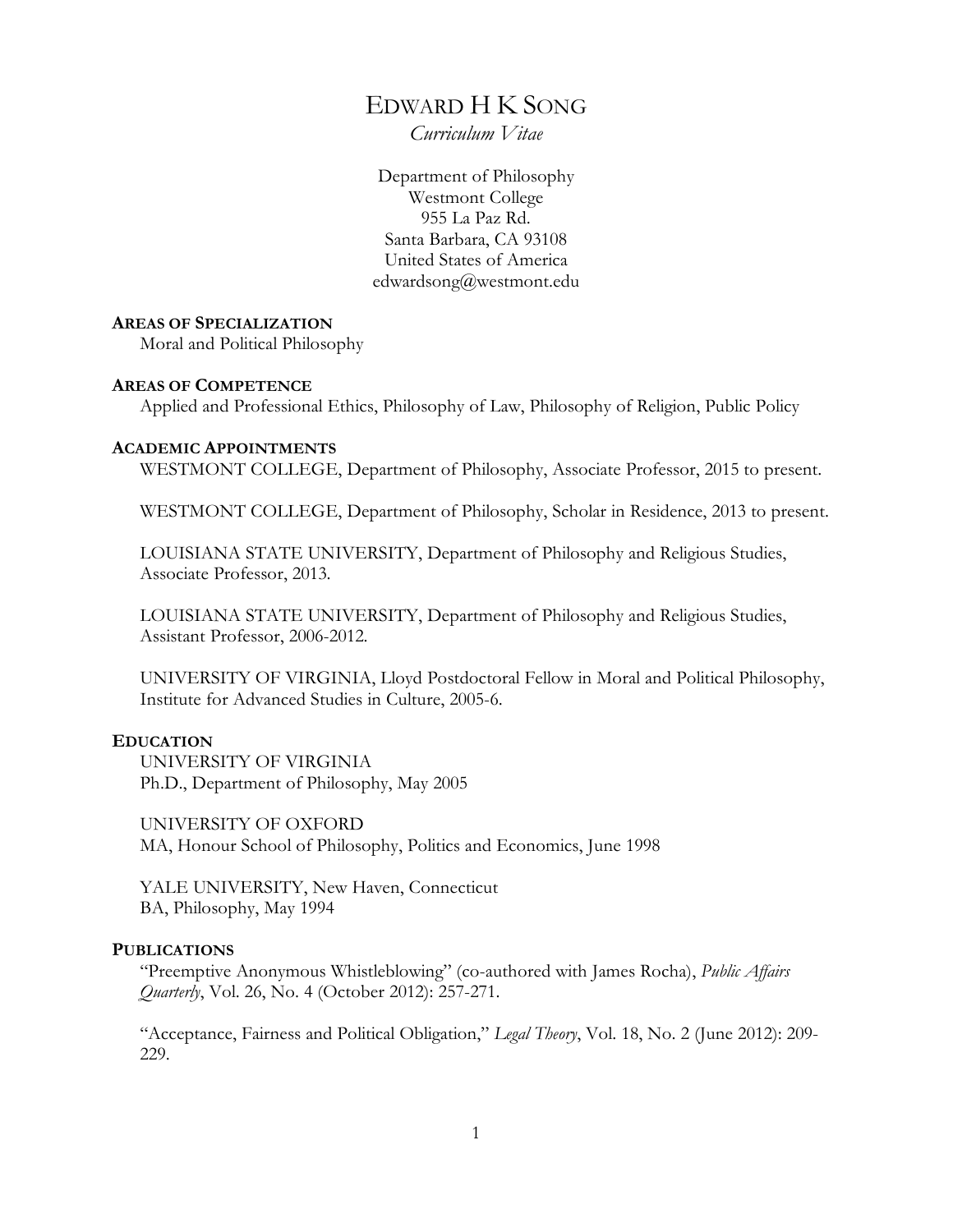"Rawls's Liberal Principle of Legitimacy," *The Philosophical Forum*, Vol. 43, No. 2 (Summer 2012): 153-173.

"Political Naturalism and State Authority," *Journal of Social Philosophy*, Vol. 43, No. 1 (Spring 2012): 64-77.

"Giving Credit When Credit is Due: The Ethics of Authorship," *International Journal of Applied Philosophy*, Vol. 25, No. 1 (Spring 2011): 1-13.

"Subjectivist Cosmopolitanism and the Morality of Intervention," *Journal of Social Philosophy*, Vol. 41, No. 2 (Summer 2010): 137-151.

"The Commodification of Everything," *The Hedgehog Review* 5 (Summer 2003) (issue co-editor).

"Commodification and Consumer Society: A Bibliographic Review," *The Hedgehog Review* 5 (Summer 2003): 109-121.

"The Democratic Ideal: a Brief Review," *The Hedgehog Review* 2 (Spring 2000): 140-155.

## **CONFERENCES**

"Fairness and Voluntary Acceptance," American Philosophical Association, Pacific Division Meeting, Vancouver, Canada, April 2019.

"Liberal Democracy and the Value of Autonomy," Workshop in Christian Political Thought, Wheaton College, Wheaton, IL, July 2014.

"Fairness and Voluntary Acceptance," Indiana Philosophical Association, November 2012.

Chair, Colloquium on Justice, American Philosophical Association, Pacific Division Meeting, April 2012.

Commentator, Colloquium on Political Obligation and Social Contract Theory, American Philosophical Association, Central Division Meeting, February 2012.

"Voluntarism and Associative Theories," Southern Political Science Association, New Orleans, Louisiana, January 2012.

Chair, Session on Moral Theory, Southwest Philosophical Society Conference, Austin, Texas, November 2011.

"Acceptance, Fairness, and Political Obligation," American Philosophical Association, Pacific Division Meeting, San Diego, California, April 2011.

Veritas Forum Panelist, "True Community, True Selves," Hope College, January 2011.

"Three Theories of Global Justice," Hope College Philosophy Department, January 2011.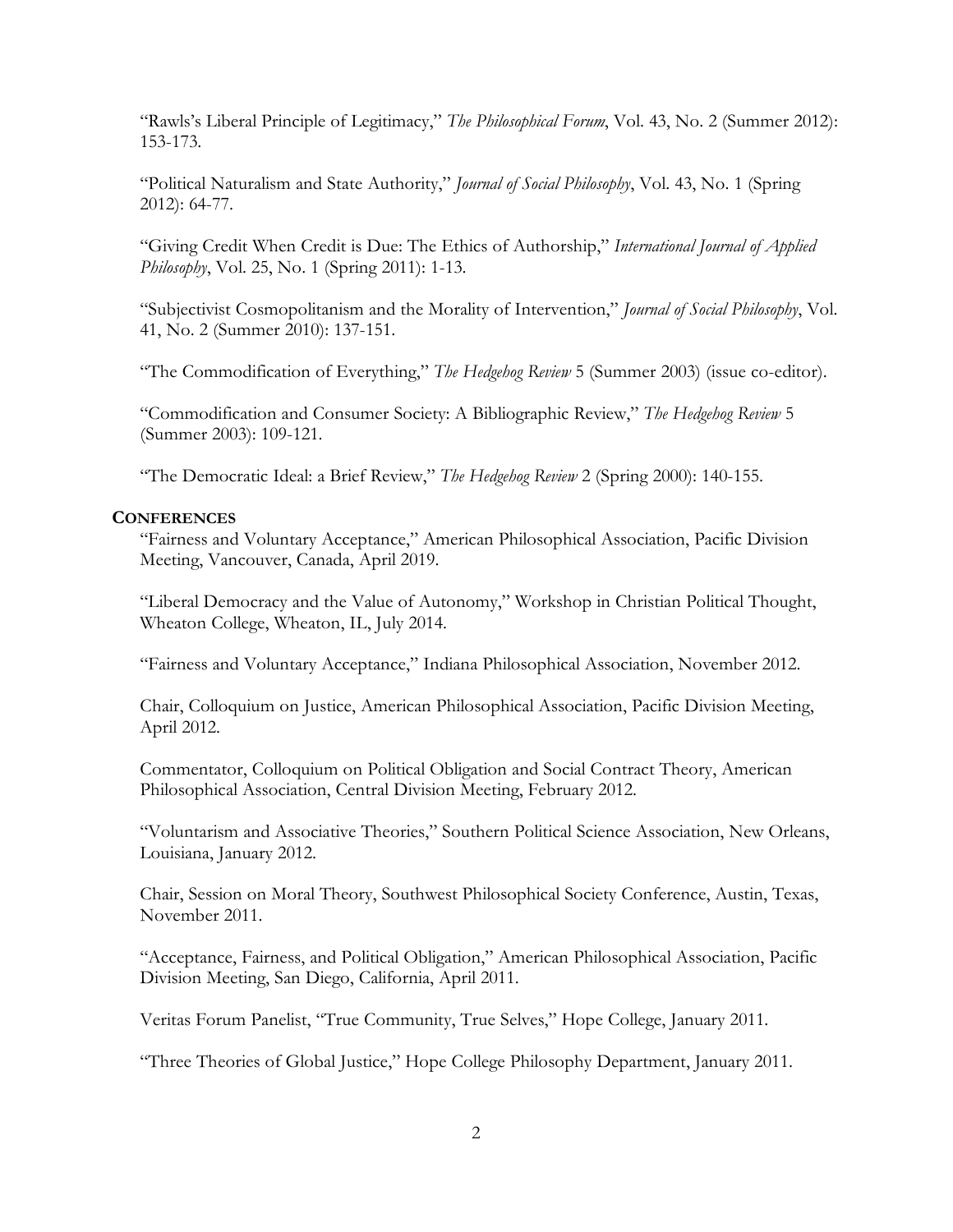Southern Political Science Association, New Orleans, Louisiana, January 2011. Commentator, Session on "Global Justice in Comparative Perspective."

"Strong and Weak, Legitimacy" Southwest Philosophical Society Conference, Memphis, Tennessee, November 2010.

"Acceptance, Fairness and Political Obligation," American Political Theory Conference, Portland, Oregon, October 2010.

"Legitimacy as Affirmation," Rocky Mountain Ethics Conference, Boulder, Colorado, August 2010.

"Coercion and Global Basic Structures," The 27<sup>th</sup> Annual International Social Philosophy Conference, North American Society for Social Philosophy, Toronto, Canada, July 2010.

"Is the State a Cooperative Scheme?" The  $35<sup>th</sup>$  Annual Midsouth Philosophy Conference, Memphis, Tennessee, March 2010.

"Acceptance, Fairness and Political Obligation," North Carolina Philosophical Society, Charlotte, North Carolina, February 2010.

"Peoples v. Persons," The 25<sup>th</sup> Annual International Social Philosophy Conference, North American Society for Social Philosophy, Portland, Oregon, July 2008.

"Legitimacy as Affirmation," American Philosophical Association, Pacific Division Meeting, Pasadena, California, March 2008.

"Rawls on Stability, Legitimacy and Affirmation," Midwest Political Science Association, Chicago, Illinois, April 2006.

"Cosmopolitan Sovereignty and the Morality of Intervention," American Philosophical Association, Central Division, Chicago, Illinois, April 2005.

"Basic Structures and International Obligation," Department of Philosophy, University of Montana, Missoula, Montana, February 2005.

"Cosmopolitan Sovereignty and the Morality of Intervention," Southwestern Philosophical Association, New Orleans, Louisiana, November 2004.

"Rawls, Rights and Right Order: Comments on Nicholas Wolterstorff's 'Two Conceptions of Justice,'" Center on Religion and Democracy, University of Virginia, April 2004.

"How *Not* to Think About Religion in the Public Square," Center on Religion and Democracy, University of Virginia, March 2004.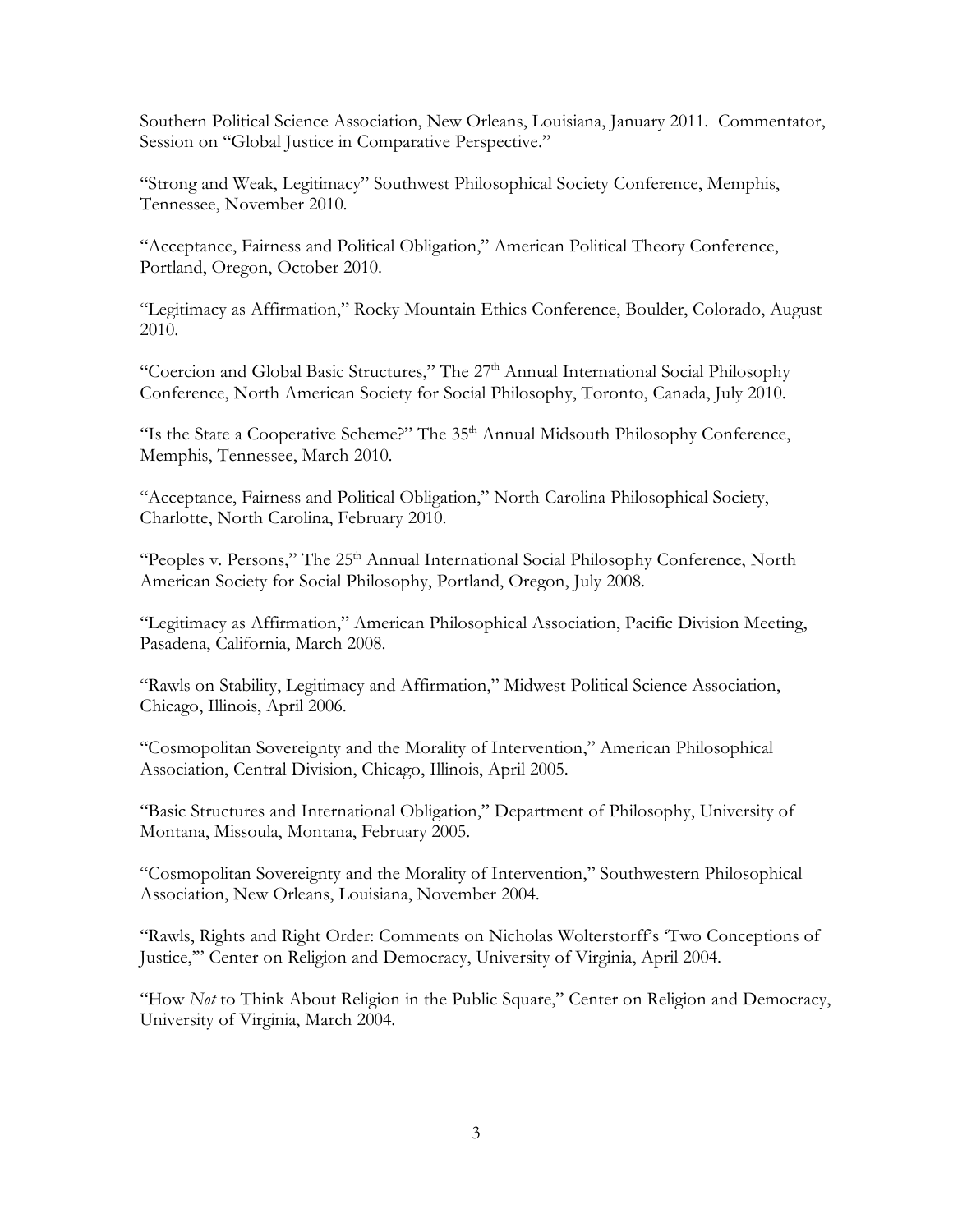"State Autonomy and Intervention," Department of Philosophy, Bowling Green State University, Bowling Green, Ohio, February 2004.

"State Autonomy and Intervention," Department of Philosophy, Messiah College, Grantham, Pennsylvania, January 2004.

#### **FELLOWSHIPS AND AWARDS**

Adjunct Teaching Award, Westmont College, May 2015.

Robert L. Amborski Distinguished Honors Professor Award, Louisiana State University, May 2013.

Tiger Athletic Foundation Undergraduate Teaching Award, Louisiana State University, May 2012.

President's Award, Southwest Philosophical Society Meeting, Memphis, Tennessee, November 2010 (best paper by a junior faculty member).

National Endowment for the Humanities Summer Scholar, "Philosophical Perspectives on Liberal Democracy and the Global Order," Washington University, St. Louis, Missouri, June 2010.

Tiger Athletic Foundation Undergraduate Teaching Award, Louisiana State University, May 2010.

Tiger Athletic Foundation Undergraduate Teaching Award, Louisiana State University, May 2009.

Manship Summer Research Stipend, Louisiana State University, July 2007.

Dr. Frank W. Finger Graduate Fellowship for Teaching, University of Virginia, May 2003.

Seven Society Graduate Fellowship for Superb Teaching, University of Virginia, May 2003.

CIVITAS Scholar, Center for Public Justice, Washington, DC, June 2001.

Pew Younger Scholars, June 1999.

## **SERVICE College/University**

Director of Internships, Downtown Westmont, Center for Social Entrepreneurship, 2017 to present.

Nationally Competitive Fellowships Advisor, Westmont College, 2015 to present.

Pre-Law Advisor, Westmont College, 2015 to present.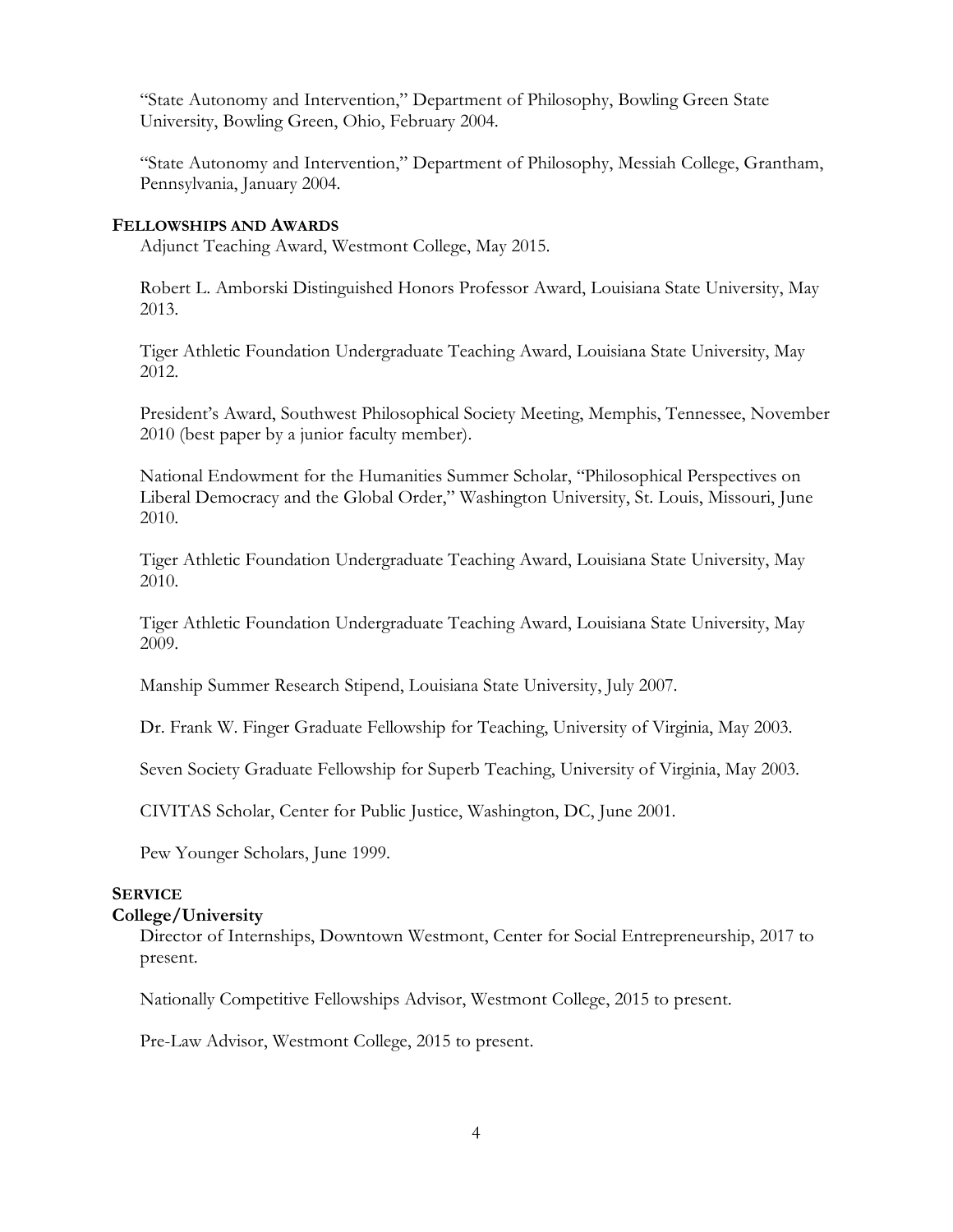National Endowment for the Humanities, Humanities Connections Grant Co-Author, Westmont College, 2016.

Global and International Student Association Faculty Advisor, Westmont College, 2016.

Westmont Student Leader Channel Island Retreat Speaker, Westmont College, August 2016.

NetVUE Program on Career and Calling Director, Westmont College, 2015 to present.

Louisiana State University, Honor's College Board, 2011-2013.

Moderator, Louisiana State University's, Integrative Graduate Education and Research Traineeship Program, School of Engineering, Ethics Brown Bag Lunch Series, 2008-2013.

Chancellor's Future Leaders in Research Mentoring Program, 2008 to 2012.

Manship Summer Research Fellowship Funding Committee, College of Arts and Sciences, Spring 2008.

Louisiana State University Faculty Senate, 2007 to 2010.

## **Department**

Director of Undergraduate Studies, Department of Philosophy, 2010-2013.

General Education Re-certification Proposal for PHIL2020, Ethics, January 2009.

Ethics Cluster Hire Committee, Fall 2007.

Graduate Admissions Committee, 2007-09.

#### **Profession**

External Reviewer, *Legal Theory*, 2017

External Reviewer, *Philosophy, Politics and Economics*, 2017.

External Reviewer, *Political Studies*, 2017.

External Reviewer, *Journal of Philosophical Research*, 2016.

External Reviewer, Oxford University Press, 2013.

External Reviewer, Indiana Philosophical Association, 2013.

Conference Organizer, Southwest Philosophical Society Annual Meeting, 2012.

External Reviewer, *Pacific Philosophical Quarterly*, 2012.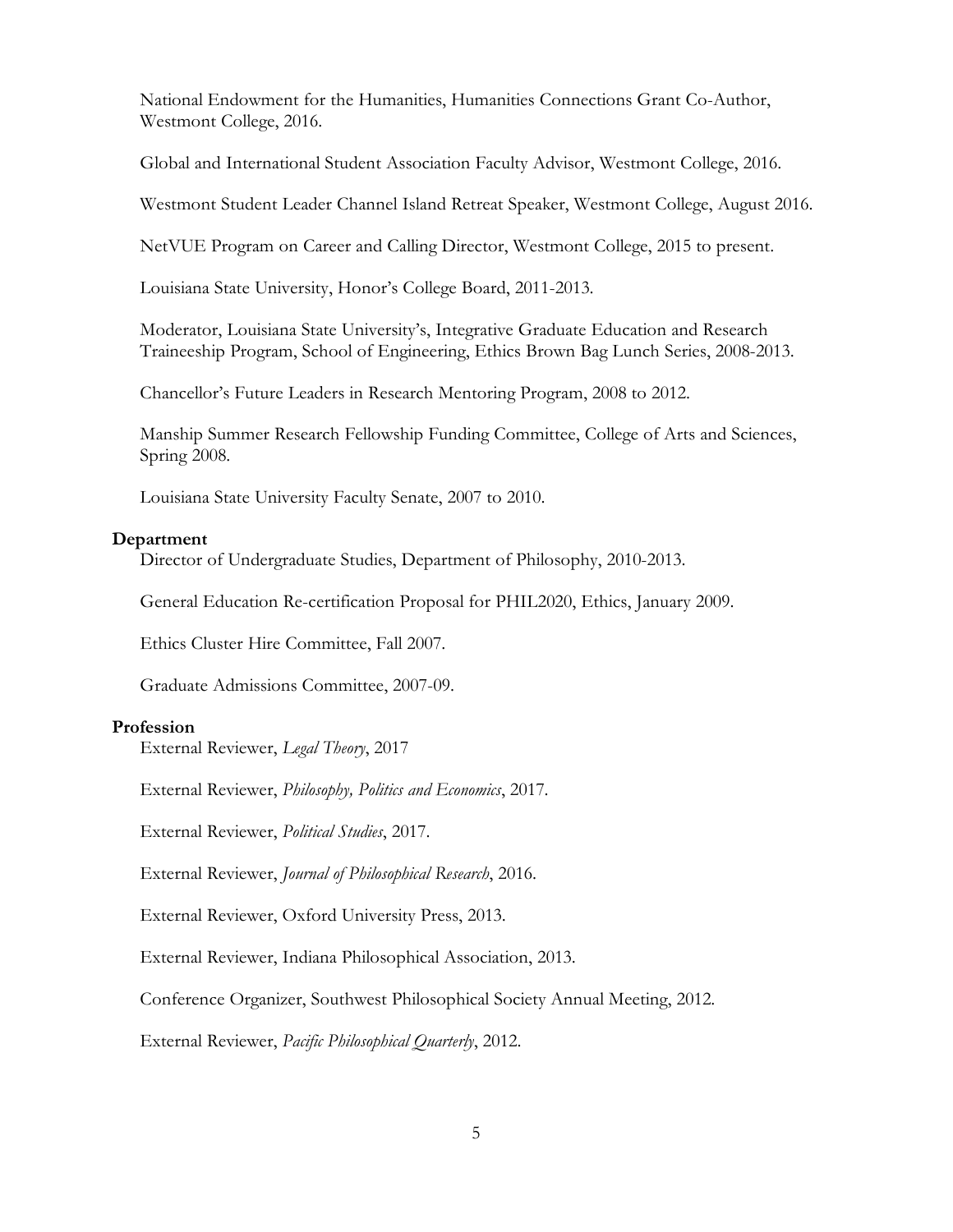External Reviewer, *Human Rights Review*, 2011.

External Reviewer, *Legal Theory*, 2011.

National Endowment for the Humanities, Review Panelist, Enduring Questions Grant Program, November 2010.

External Reviewer, *Journal of Social Philosophy*, 2010.

External Reviewer, *Journal of Political Philosophy*, 2009.

External Reviewer, Oxford University Press, 2009.

#### **Community**

Study Commission on Doctrine, Free Methodist Church in the United States, October 2019 to present.

Delegate, Free Methodist Church in the United State, General Conference 2019, July 2019.

Board of Administration, Free Methodist Church of Southern California, 2019 to present.

Local Board of Administration, Free Methodist Church of Santa Barbara, 2018 to present.

Board, Santa Barbara Alliance for Community Transformation, 2018 to present.

Worship Leader, Free Methodist Church of Santa Barbara, 2017 to present.

Yale Alumni Schools Committee, 2012 to present.

Lecturer, "Doing Right, Being Good," Last Lecture Series, Mortar Board National College Honor Society and Omicron Kappa Delta Honor Society, Louisiana State University.

Growing in Grace (undergraduate small group), St., Alban's Chapel, Baton Rouge, Louisiana, 2011-2013.

Lunch with C.S. Lewis, St. Alban's Chapel, Baton Rouge, Louisiana, 2007-2013.

LSU Faculty/Staff Christian Network, 2006-2013.

Lecturer, "Markets and Morality," St. James Episcopal Church, Baton Rouge, Louisiana, September 2012.

Lecturer, "Global Poverty" and "Just War Theory," St. Joseph's Academy, Baton Rouge, Louisiana, February 2012.

Lecturer, "Anglican Moral Theology," School for Ministry, Episcopal Diocese of Louisiana, April, May 2011.